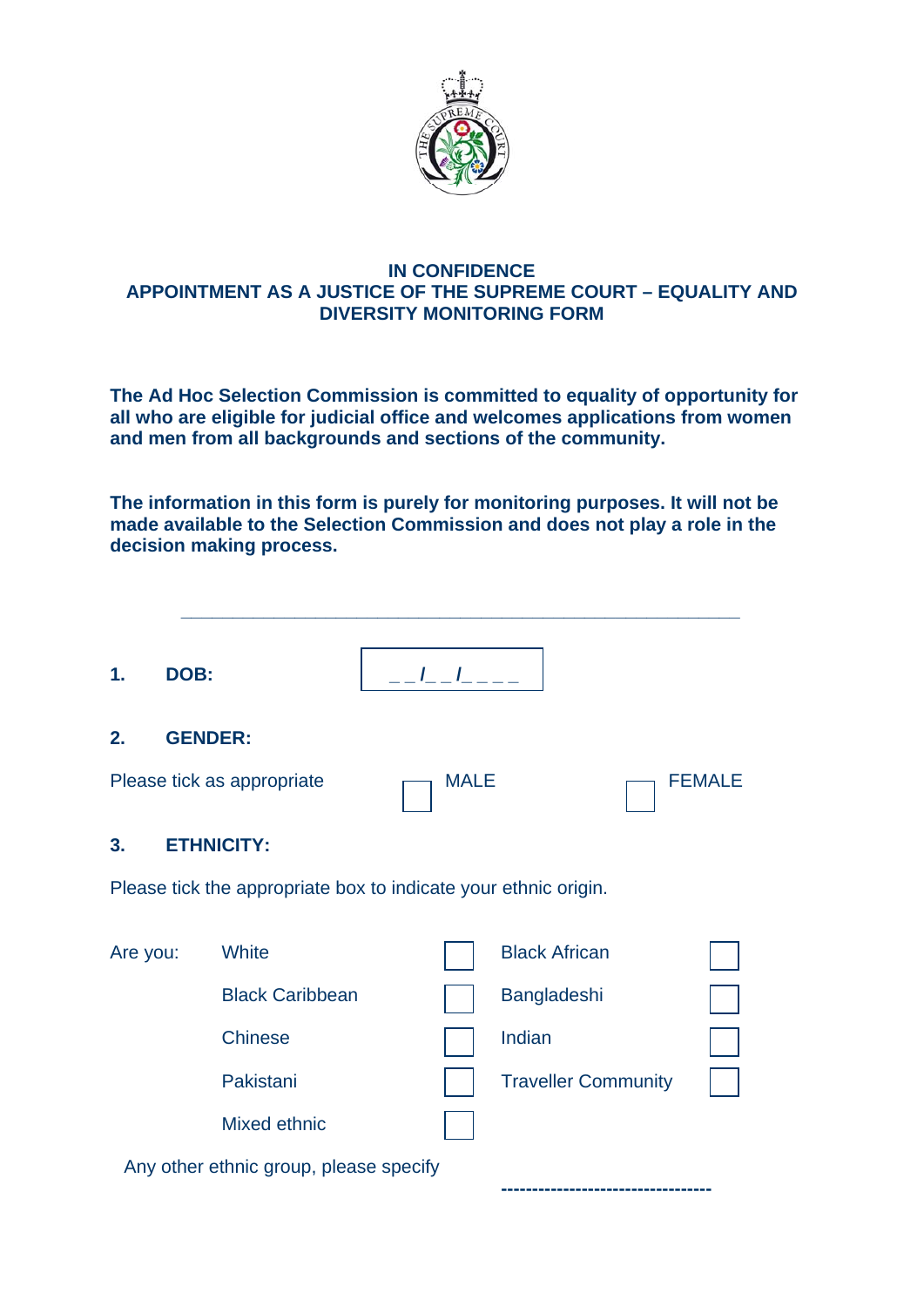

#### **4. DISABILITY:**

Disability is defined as a physical or mental impairment which has a substantial and long term adverse effect on an individual's ability to carry out normal day-to-day activities

Do you consider that you have such a disability? **Yes No** 

If you have answered 'No' please ignore the remaining questions in this section.

If you have answered 'Yes' please complete the remaining section.

Do any of the disabilities or conditions listed below have a substantial and long term adverse effect on your ability to carry out normal day-to-day activities?

| `AS` |  |  |  |  |
|------|--|--|--|--|
|------|--|--|--|--|

*(Please specify)* 

Please tick the category or categories that apply to you:

| <b>Hearing impairment</b>           |  |
|-------------------------------------|--|
| <b>Visual impairment</b>            |  |
| Speech impairment                   |  |
| <b>Mobility impairment</b>          |  |
| Physical co-ordination              |  |
| Reduced physical capacity           |  |
| Severe disfigurement                |  |
| Learning or intellectual impairment |  |
| <b>Mental ill health</b>            |  |
| Any other                           |  |
|                                     |  |